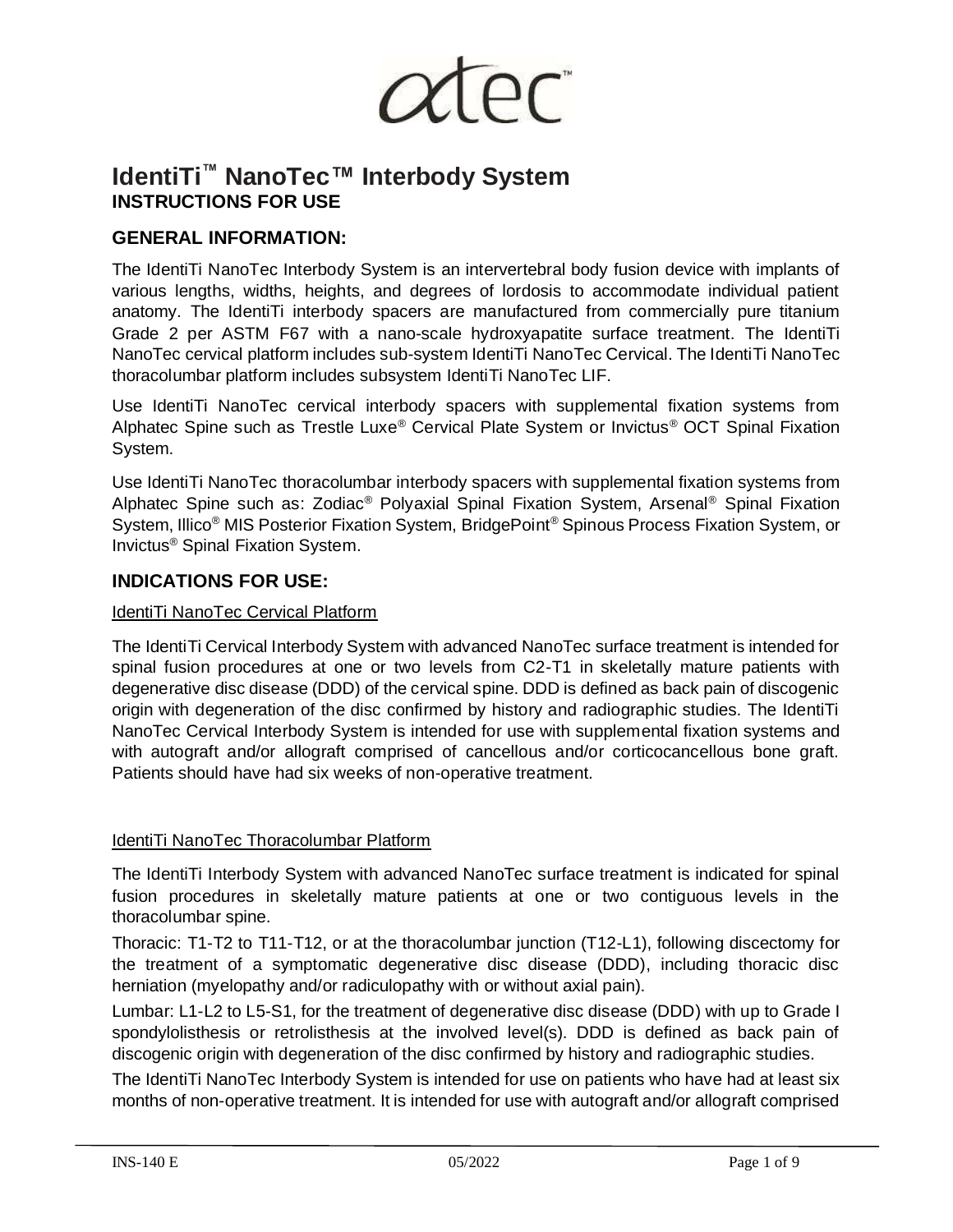

of cancellous and/or corticocancellous bone graft and supplemental fixation systems that are cleared by FDA for use in the thoracic and lumbar spine.

AMP™ Anti-Migration Plate may be used with IdentiTi NanoTec LIF interbody spacers to provide integrated fixation. IdentiTi NanoTec LIF spacers with >20° lordosis must be used with AMP Anti-Migration Plate in addition to supplemental fixation.

# **CONTRAINDICATIONS:**

The IdentiTi NanoTec Interbody System is contraindicated for:

- 1. Patients with bone resorption related disease (e.g., osteopenia), bone and/or joint disease, or deficient soft tissue at the wound site.
- 2. Patients with infection, inflammation, fever, tumors, elevated white blood count, obesity, pregnancy, mental illness, and other medical conditions which would prohibit beneficial surgical outcome.
- 3. Patients with allergy or intolerance to titanium.
- 4. Patients resistant to following postoperative restrictions on movement especially in athletic and occupational activities.
- 5. Patients with prior fusion at the level(s) to be treated.
- 6. Spinal surgery cases that do not require bone grafting and/or spinal fusion.
- 7. Reuse or multiple uses of the implant.

# **WARNINGS/CAUTIONS/PRECAUTIONS:**

- 1. Interbody implants and single-use instruments are provided sterile.
	- a. Inspect the packaging for signs of damage. Do not use devices if package is opened, damaged, or past the expiry date.
	- b. Do not re-sterilize implants.
	- c. Do not use scratched or damaged devices.
- 2. Components of this system should not be used with components from other systems or manufacturers.
- 3. Do not comingle dissimilar materials (e.g., titanium and stainless steel) within the same construct.
- 4. All instruments except the single-use instruments are provided non-sterile and must be cleaned and sterilized prior to surgery. See *CLEANING* and *STERILIZATION* sections in this IFU. Sterile single-use instruments are disposable devices, designed for single use and should not be reused or reprocessed. Reprocessing of single use instruments may lead to instrument damage and possible improper function.
- 5. Implants are single use devices**.** Do not reuse*.* While an implant may appear undamaged, it may have small defects or internal stress patterns that could lead to fatigue failure. In addition, the removed implant has not been designed or validated for the decontamination of microorganisms. Reuse of this product could lead to cross-infection and/or material degradation as a result of the decontamination process.
- 6. These implants are used only to provide internal fixation, in conjunction with graft and supplemental fixation, during the bone fusion process. A successful result may not be achieved in every instance.
- 7. Potential risks identified with the use of these fusion devices, which may require additional surgery, include device component failure, loss of fixation, pseudarthrosis (i.e., non-union), fracture of the vertebra, neurological injury, and/or vascular or visceral injury.
- 8. Risk factors that may affect successful surgical outcomes include: alcohol abuse, obesity,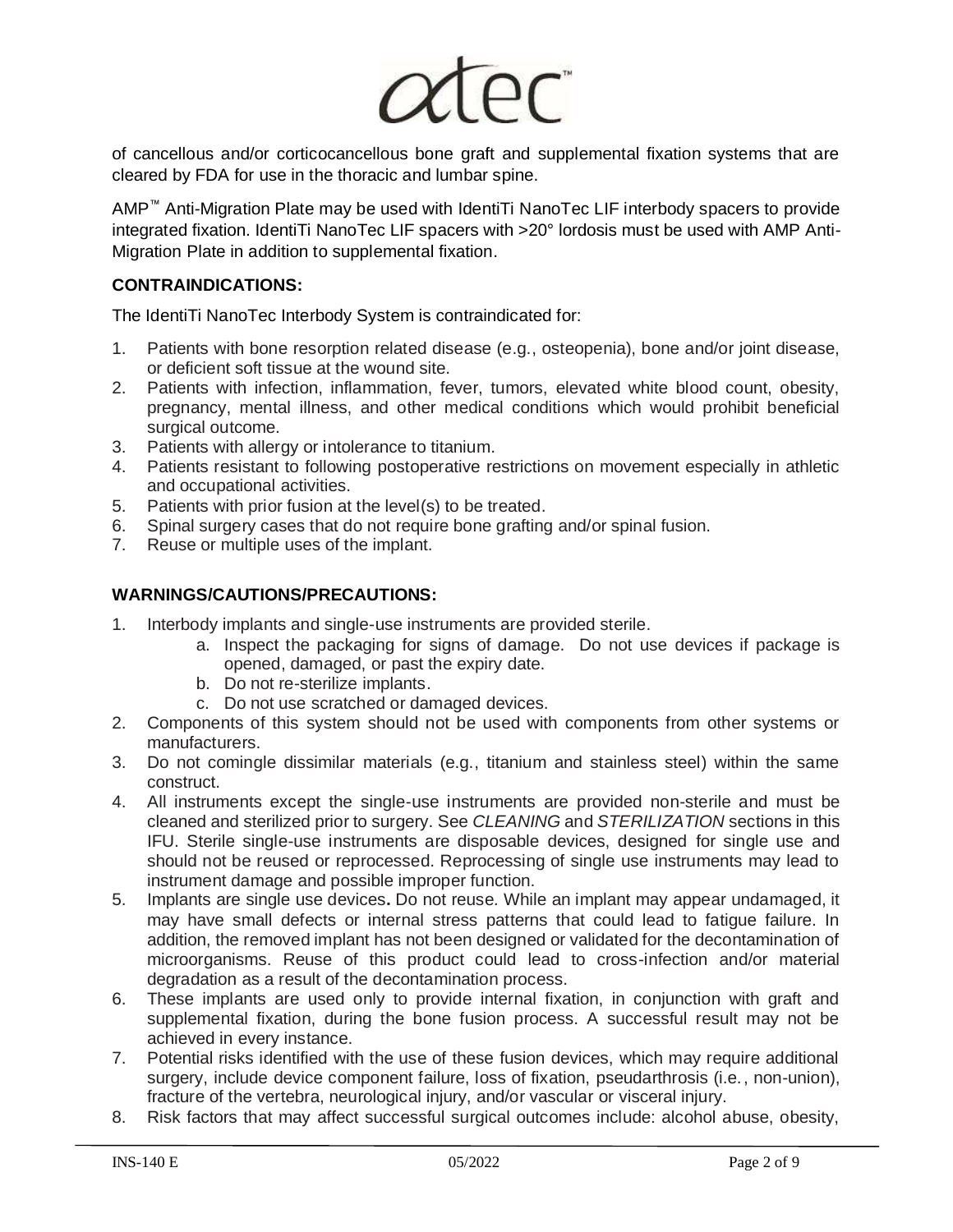

patients with poor bone, muscle and/or nerve quality. Patients who use tobacco or nicotine products should be advised of the consequences that an increased incidence of non-union has been reported with patients who use tobacco or nicotine products.

- 9. The physician/surgeon should consider the levels of implantation, patient weight, patient activity level, other patient conditions, etc., which may affect the performance of this system.
- 10. Patients with previous spinal surgery at the level(s) to be treated may have different clinical outcomes compared to those without previous surgery.
- 11. Implantation should be performed only by experienced spinal surgeons with specific training in the use of this device because this is a technically demanding procedure presenting a risk of serious injury to the patient.
- 12. Placement and positional adjustment of implants must only be performed with systemspecific instruments. They must not be used with other instrumentation unless specifically recommended by Alphatec Spine Inc., because the combination with other instrumentation may be incompatible.
- 13. Resection of the anterior longitudinal ligament (ALL) may facilitate insertion of the IdentiTi-LIF NanoTec implant for greater sagittal correction, when used with AMP Anti-Migration Plate and supplemental fixation per the indications, and aid in preventing potential endplate damage. To minimize risk to surrounding anatomy when resecting the ALL, do not extend the resection past the medial wall of the contralateral pedicle as identified on true AP fluoroscopy.
- 14. The Center Screw Back Table (116-5-01, green) must be assembled to the AMP and interbody prior to insertion, and must not be assembled in situ.

# **MRI SAFETY INFORMATION:**

The IdentiTi NanoTec Interbody System has not been evaluated for safety and compatibility in the magnetic resonance (MR) environment. It has not been tested for heating, migration, or image artifact in the MR environment. The safety of the IdentiTi NanoTec Interbody System in the MR environment is unknown. Scanning a patient who has this device may result in patient injury.

# **POSSIBLE ADVERSE EFFECTS:**

Possible adverse effects include:

- 1. Initial or delayed loosening, bending, dislocation, and/or breakage of device components.
- 2. Physiological reaction to implant devices due to foreign body intolerance including inflammation, local tissue reaction, seroma, and possible tumor formation.
- 3. Loss of desired spinal curvature, spinal correction and/or a gain or loss in height.
- 4. Infection and/or hemorrhaging.
- 5. Non-union and/or pseudarthrosis.
- 6. Neurological disorder, pain and/or abnormal sensations caused by improper placement of the device, and/or instruments.
- 7. Subsidence of the device into the vertebral body.
- 8. Revision surgery.
- 9. Death.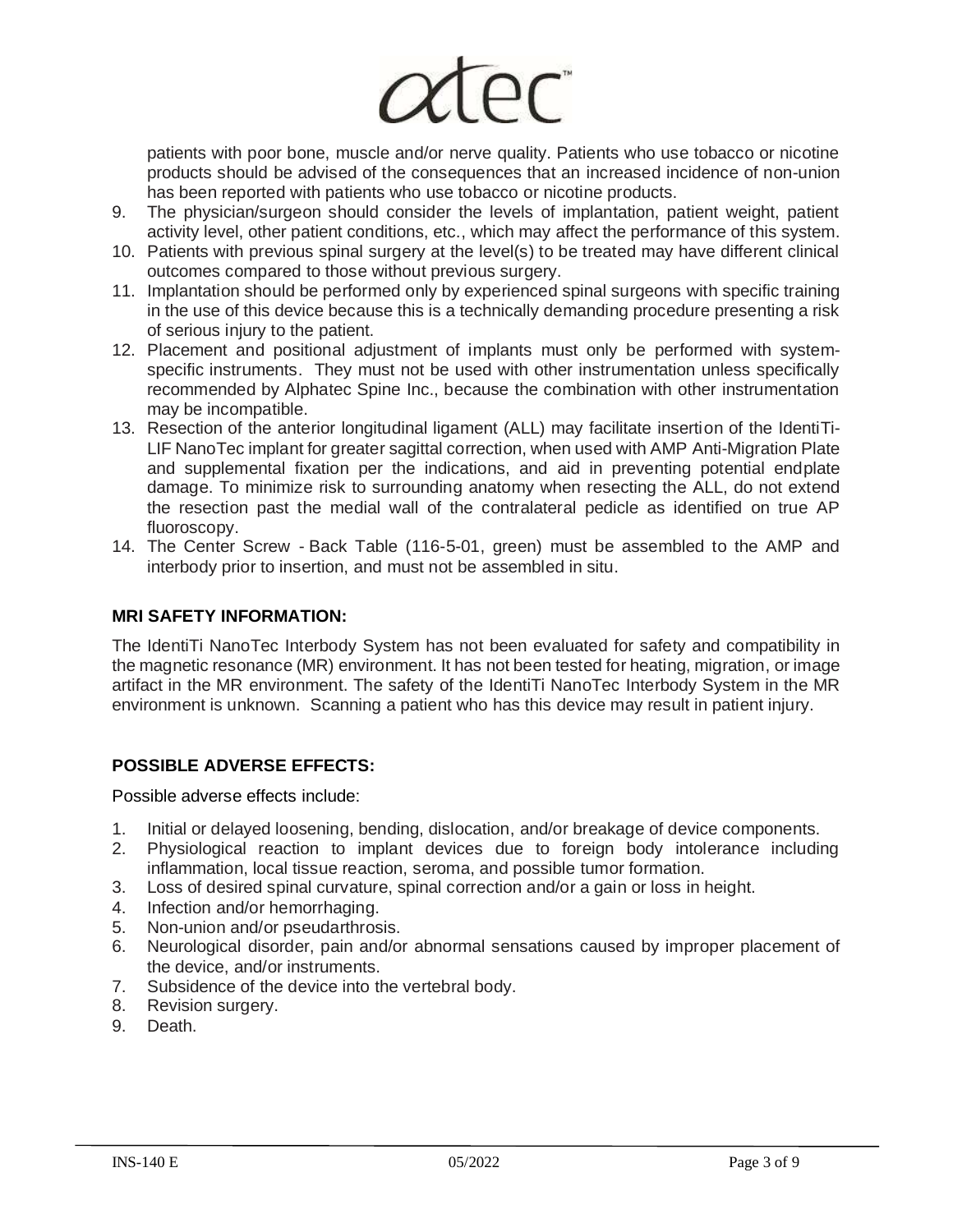

#### **PREOPERATIVE MANAGEMENT:**

- 1. Only patients meeting the criteria listed in the indications for the use section should be selected.
- 2. Surgeons should have a complete understanding of the surgical technique, system indications, contraindications, warnings and precautions, safety information, as well as functions and limitations of the implants and instruments.
- 3. Careful preoperative planning should include implantation strategy and a verification of required inventory for the case.
- 4. The condition of all implants and instruments should be checked prior to use. Damaged and/or worn implants and instruments should not be used.

## **INTRAOPERATIVE MANAGEMENT:**

- 1. The surgical technique manual should be followed carefully.
- 2. To prevent possible nerve damage and associated disorders, extreme caution should be taken to avoid the spinal cord and nerve roots at all times. Fluoroscopy should be employed where view of device is obstructed.
- 3. Bone graft must be placed in the area to be fused and graft material must extend from the upper to the lower vertebrae being fused.

#### **POSTOPERATIVE MANAGEMENT:**

Postoperative management by the surgeon is essential. This includes instructing, warning, and monitoring the compliance of the patient.

- 1. Patient should be informed regarding the purpose and limitations of the implanted devices.
- 2. The surgeon should instruct the patient regarding the amount and time frame after surgery of any weight bearing activity. The increased risk of bending, dislocation, and/or breakage of the implanted devices, as well as an undesired surgical result are consequences of any type of early or excessive weight bearing, vibratory motion, falls, jolts or other movements preventing proper healing and/or fusion development.
- 3. Implanted devices should be revised or removed if bent, dislocated, or broken.
- 4. Immobilization should be considered in order to prevent bending, dislocation, or breakage of the implanted device in case of delayed, malunion, or nonunion of bone. Immobilization should continue until a complete bone fusion mass has developed and been confirmed.
- 5. Postoperative patients should be instructed not to use tobacco or nicotine products, consume alcohol, or use non-steroidal anti-inflammatory drugs and aspirin, as determined by the surgeon. Complete postoperative management to maintain the desired result should also follow implant surgery.

# **REPROCESSING OF REUSABLE INSTRUMENTS:**

#### **General Information for all Instruments:**

- **•** Point-of-Use Processing: To facilitate cleaning, instruments should be cleaned initially directly after use in order to facilitate more effective subsequent cleaning steps. Place instruments in a tray and cover with a wet towel to prevent drying.
- The cleaning process is the first step in effectively reprocessing reusable instruments. Adequate sterilization depends on thoroughness of cleaning.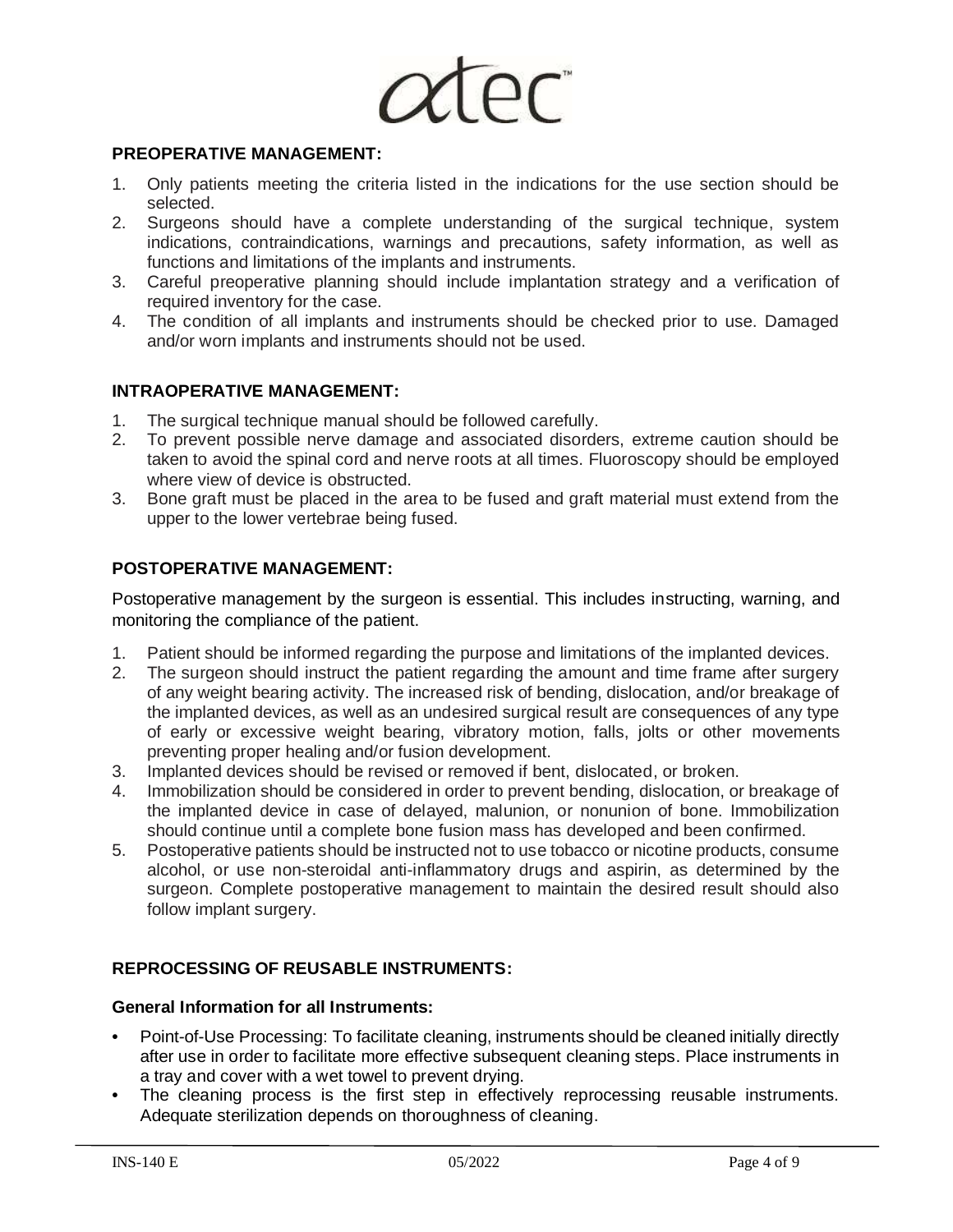

- **•** The cleaning and sterilization processes in this IFU have been validated and demonstrate that soil and contaminants have been removed leaving the devices effectively free of viable microorganisms.
- **•** It is recommended that all new relevant clinical practice guidelines be followed as per the *CDC guidance, "Guideline for Disinfection and Sterilization in Healthcare Facilities."*
- **•** It is recommended to rinse the device components with water that meets specifications for *AAMI TIR34 "Water for the reprocessing of medical devices,"* for example, DI/RO water.

#### **Instrument Preparation:**

- **•** Cleaning, inspection, lubrication, and sterilization must be performed by hospital personnel trained in the general procedures involving contaminant removal.
- **•** Instruments must be cleaned prior to lubrication and sterilization.
- **•** All instrument hinged, rotating, and articulating parts must be lubricated prior to sterilization with a water soluble and sterilizable lubricant intended for surgical instruments *(Hinge-Free® for example).*

#### **Cleaning Instructions for all Instruments:**

- **•** Instruments must be cleaned prior to sterilization. Cleaning, maintenance, and mechanical inspection must be performed by hospital personnel trained in the general procedures involving contaminant removal.
- **•** Disconnect all removable handles/knobs prior to cleaning.
- **•** Complex instruments, such as those with, cannulas, hinges, retractable features, mated surfaces, and textured surface finishes require special attention during cleaning. Brush tight tolerance areas with an appropriately sized brush and flush using a water jet or syringe where debris could become trapped.
- **•** Ensure all moving parts of instruments are cleaned at both extents of travel.
- **•** Handle all products with care. Mishandling may lead to damage and possible improper functioning.
- **•** Clean the instruments, trays, and inserts using only recommended cleaning solutions. Use of caustic solutions (caustic soda) will damage the instruments.
- **•** Visually inspect each instrument for deterioration such as corrosion and worn components; ensure that the laser markings are legible and verify that all actuating parts move freely. Visual inspection must be performed at each cleaning to determine if an instrument is acceptable for use. If an instrument is not acceptable for use, return to the manufacturer.

#### **Visually inspect the instrument after each cleaning step to ensure the instrument is clean. If not clean, repeat the step until clean.**

# **Cleaning of Instruments, Container, and Trays:**

- **•** All solutions for cleaning must be prepared per the manufacturer's instructions.
- **•** Instruments provided in a set must be removed from the set for cleaning. Instrument trays, containers, and lids must be thoroughly cleaned separately until visually clean.
- **•** Ensure instruments are in the fully extended, open position throughout cleaning. Disconnect Quick Connect handles from the shafted instruments prior to cleaning.
- **•** Pay special attention during cleaning to complex instruments, such as those with, cannulas, hinges, retractable features, mated surfaces, and textured surface finishes.
- **•** Use of water with high mineral content should be avoided.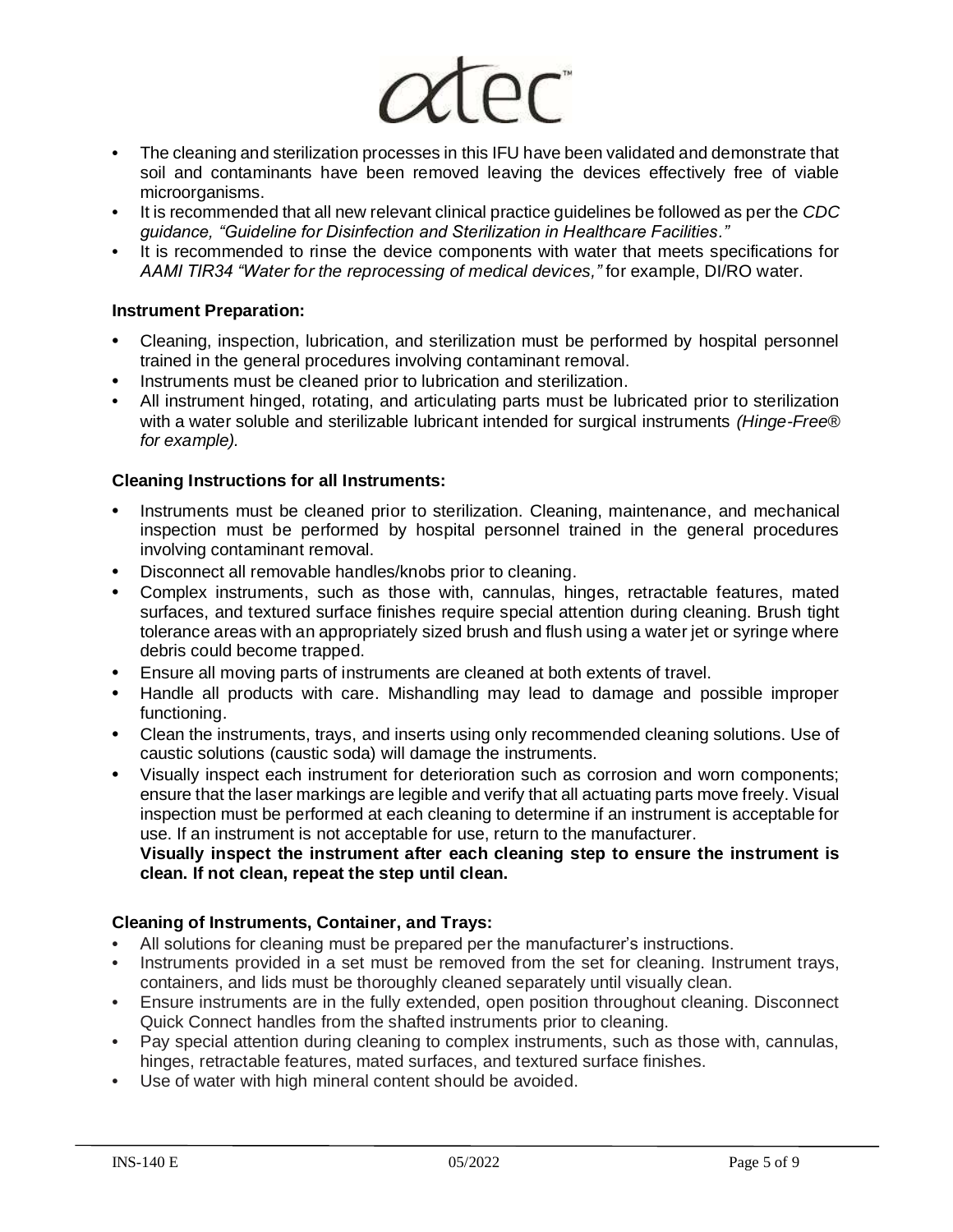

## **Manual Cleaning Steps for Instruments (Required)**

Certain instruments of the IdentiTi NanoTec Interbody System may be disassembled for cleaning per instructions provided below.

**Cervical Inserter:** Turn the proximal knob to unthread and remove the draw rod from the inserter.

**LLIF Inserter (27412-200, 27412-250, 27412-600, 27412-650):** Disassemble the LLIF Angled Inserters into five main components prior to cleaning; disassemble the LLIF Straight Inserter into its four main components, disregarding step b:

- a) Press the circular button on the sleeve subassembly, slide the sleeve away from the handle and completely over the shaft.
- b) Remove the inserter tip from the sleeve.
- c) Remove the shaft from the Driver Subassembly by pressing the angled button on the side of the button housing and pulling on the shaft until it detaches from the Driver Subassembly.
- d) Remove the Handle Subassembly from the Driver Subassembly by pressing the rectangular button on the driver subassembly and pulling on the handle until it detaches from the Driver Subassembly.

**LIF Inserters (113-100, 113-140, 255-100, 255-140, 101056):** Press the button at the distal end of the sleeve to detach the sleeve from the inserter assembly.

#### **Manual Cleaning Steps for Instruments (Required)**

| Step 1 | Rinse devices in ambient temperature tap water to remove visible soil.                                                                                                                                                                                                                                             |  |  |  |  |  |
|--------|--------------------------------------------------------------------------------------------------------------------------------------------------------------------------------------------------------------------------------------------------------------------------------------------------------------------|--|--|--|--|--|
| Step 2 | Prepare enzymatic solution, such as <i>Prolystica®</i> 2X Concentrate Enzymatic Presoak<br>& Cleaner or equivalent, per manufacturer's recommendations and submerge device<br>in enzyme solution. Actuate the device while it is submerged and soak for a minimum<br>of 10 minutes.                                |  |  |  |  |  |
| Step 3 | Actuate and scrub the device using an appropriately sized soft bristled brush to brush<br>any lumens for a minimum of 2 minutes. If needed, actuate at several locations to<br>access all surfaces. Use of a syringe (minimum of 50 ml) or water jet is<br>recommended for hard to reach areas and repeat 3 times. |  |  |  |  |  |
| Step 4 | Rinse devices in Deionized / Reverse Osmosis (DI/RO) water for a minimum of 1<br>minute.                                                                                                                                                                                                                           |  |  |  |  |  |
| Step 5 | Prepare cleaning solution, such as Prolystica® 2X Concentrate Alkaline Detergent,<br>per manufacturer's recommendations and submerge and actuate devices in cleaning<br>solution and sonicate for a minimum of 10 minutes.                                                                                         |  |  |  |  |  |
| Step 6 | Thoroughly rinse instruments with Deionized / Reverse Osmosis (DI/RO) water to<br>remove all detergent residues.                                                                                                                                                                                                   |  |  |  |  |  |
| Step 7 | Dry devices with a clean, lint free cloth or filtered compressed air.                                                                                                                                                                                                                                              |  |  |  |  |  |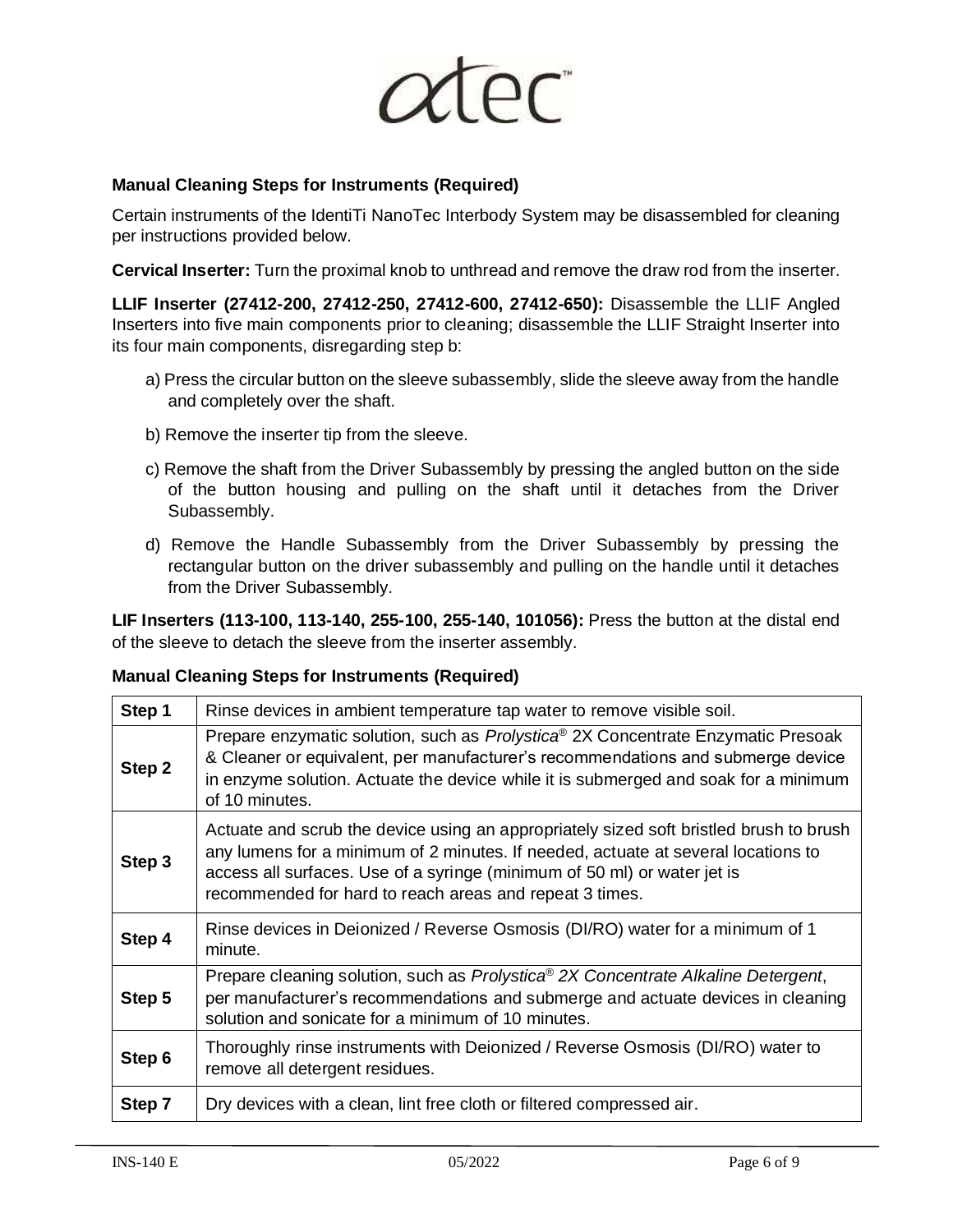

#### **Automatic Washer Cleaning Steps for Instruments**

| Step 1 | Complex instruments, such as those with cannulations, lumens, hinges, retractable<br>features, mated surfaces, and textured surface finishes require special attention<br>during cleaning. Brush tight tolerance areas with an appropriately sized brush and<br>flush using a water jet or syringe with ambient temperature tap water where debris<br>could become trapped. Place them into the Washer/Disinfector and process through<br>a standard surgical instrument cycle. |  |  |  |  |  |
|--------|---------------------------------------------------------------------------------------------------------------------------------------------------------------------------------------------------------------------------------------------------------------------------------------------------------------------------------------------------------------------------------------------------------------------------------------------------------------------------------|--|--|--|--|--|
| Step 2 | Prewash with cold tap water for 2 minutes.                                                                                                                                                                                                                                                                                                                                                                                                                                      |  |  |  |  |  |
| Step 3 | Enzyme wash using cleaner such as Prolystica <sup>®</sup> 2X Concentrate Enzymatic Presoak<br>& Cleaner or equivalent per manufacturer's recommendations, hot tap water<br>(66°C/150°F minimum), for a minimum of 1 minute.                                                                                                                                                                                                                                                     |  |  |  |  |  |
| Step 4 | Detergent wash using detergent such as Prolystica <sup>®</sup> 2X Concentrate Alkaline<br>Detergent or equivalent, per manufacturer's recommendations, hot tap water<br>(66°C/150°F minimum), for a minimum of 2 minutes.                                                                                                                                                                                                                                                       |  |  |  |  |  |
| Step 5 | Rinse 2 times, hot tap water (66°C/150°F minimum), for a minimum of 15 seconds.                                                                                                                                                                                                                                                                                                                                                                                                 |  |  |  |  |  |
| Step 6 | Purified water rinse, hot (66°C/150°F minimum), for a minimum of 10 seconds.                                                                                                                                                                                                                                                                                                                                                                                                    |  |  |  |  |  |
| Step 7 | Hot air dry, (115°C/239°F minimum), for a minimum of 10 minutes.                                                                                                                                                                                                                                                                                                                                                                                                                |  |  |  |  |  |

#### **INSPECTION:**

- **•** Inspect each instrument, container, and tray to ensure that all visible contamination has been removed. If contamination is noted, repeat the cleaning/disinfection process.
- **•** Check the action of moving parts (e.g., hinges, box-locks, connectors, sliding parts, etc.) to ensure smooth operation throughout the intended range of motion.
- **•** Check instruments with long slender features (particularly rotating instruments) for distortion.
- **•** Drill bits, reamers, rasps, and other cutting instruments should be inspected after processing with alkaline detergents.
- **•** Inspect instruments for any other damage, wear, and/or corrosion.

# **STERILIZATION / RESTERILIZATION OF INSTRUMENTS:**

- **•** All instruments are provided non-sterile and must be cleaned and sterilized before use. Instruments must be sterilized using the appropriate cycle parameters in the tables below.
- **•** Alphatec perforated trays have been validated to achieve a sterility assurance level (SAL) of  $10<sup>-6</sup>$  using FDA cleared sterilization accessories (containers and filters). FDA cleared reusable or paper filters should be used to achieve and maintain sterility after processing.
- **•** Alphatec perforated container/tray configurations have also been validated to a sterility assurance level (SAL) of 10<sup>-6</sup> using FDA cleared sterilization wrap. Perforated container/tray configurations must be double wrapped to allow steam to penetrate and make direct contract with all surfaces.
- **•** Do not stack trays during sterilization.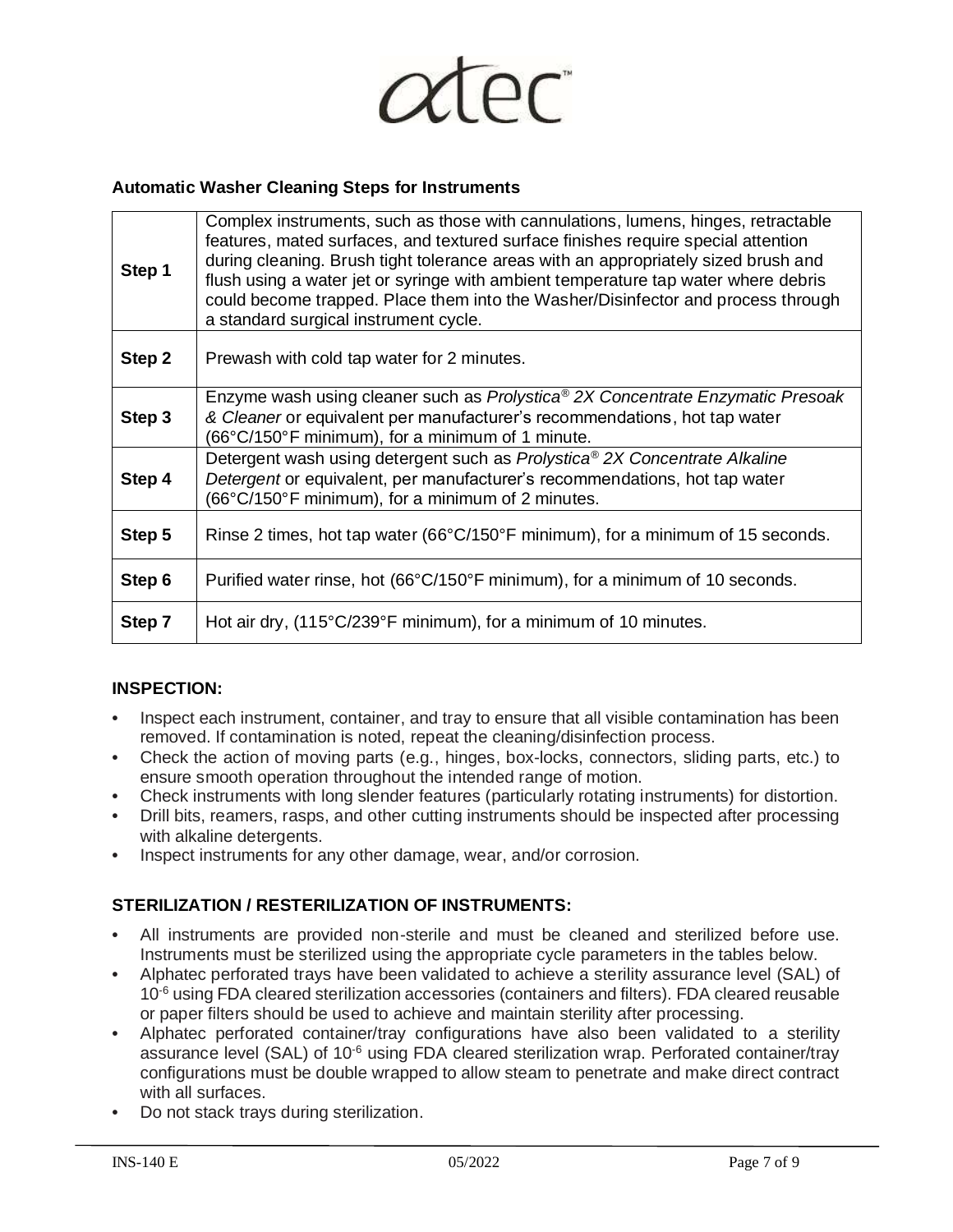

**•** Instrument sets have been validated in standard configurations. **No additional items should be added to the set for sterilization.**

## **Sterilization Parameters**

| <b>Method</b> | <b>Cycle</b><br><b>Type</b> | <b>Minimum</b><br>Temperature | <b>Exposure</b><br><b>Time</b> | <b>Minimum</b><br><b>Drying Time</b> | <b>Minimum</b><br><b>Cool Down</b><br>Time |
|---------------|-----------------------------|-------------------------------|--------------------------------|--------------------------------------|--------------------------------------------|
| <b>Steam</b>  | Pre-<br>vacuum              | 270°F (132°C)                 | 4 minutes                      | 30 minutes                           | 15 minutes                                 |

#### **Sterilization Notes:**

• These parameters are consistent with the appropriate version of ANSI/AAMI ST79 "Comprehensive guide to steam sterilization and sterility assurance in health care facilities."

#### **RETURNING INSTRUMENTS TO ALPHATEC SPINE:**

All used products returning to Alphatec Spine must undergo all steps of cleaning, inspection, and terminal sterilization before being returned to Alphatec Spine. Documentation of decontamination should be included.

#### **UDI Construction**

To compile a unique device identifier (UDI) for reusable, reprocessed devices, the device identifier (GTIN) may be ascertained by searching for the part number in the FDA GUDID at https://accessgudid.nlm.nih.gov/. The production identifier(s) (e.g., lot number, serial number) may be found directly marked on the device.

#### **COMPLAINT HANDLING / REPORTING:**

All product complaints relating to safety, efficacy or performance of the product should be reported immediately to Alphatec Spine by telephone, fax, e-mail, or letter, per contact information below. All complaints should be accompanied by name, part number, and lot numbers. The person formulating the complaint should provide their name, address, and as many details as possible. You may contact Customer Service directly at customerservice@atecspine.com.

For Surgical Technique Guides or additional information regarding the products, please contact Alphatec Spine, Inc. Customer Service directly at [customerservice@atecspine.com.](mailto:customerservice@atecspine.com)

# $\emph{\textbf{R}}_{\text{only}}$   $_{\text{Caution:}}$  Federal law (USA) restricts these instruments to sale by or on the order **of a physician.**

For a listing of Symbols and Explanations, see **atecspine.com/eifu.**